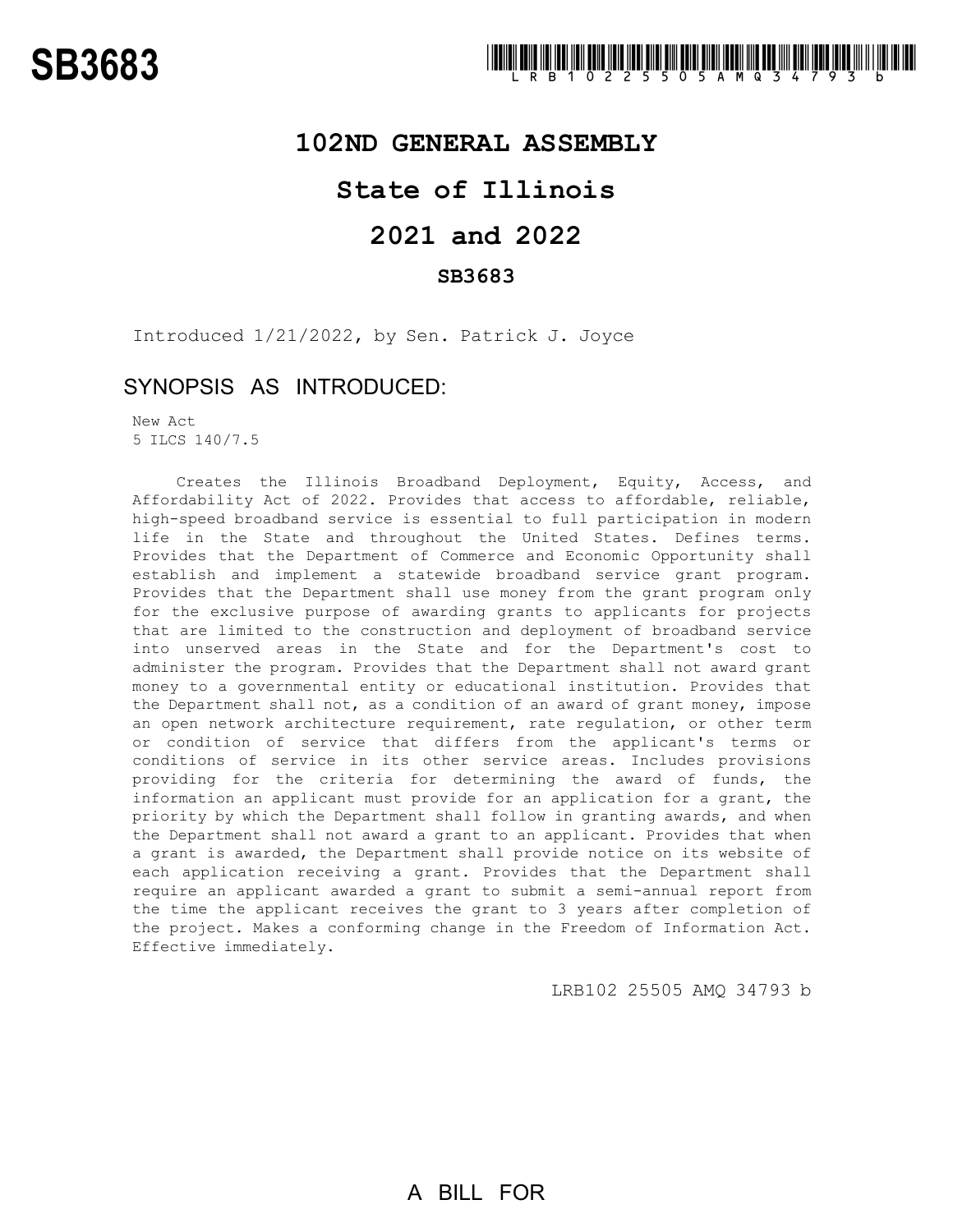AN ACT concerning regulation.

### **Be it enacted by the People of the State of Illinois, represented in the General Assembly:** 2 3

Section 1. Short title. This Act may be cited as the Illinois Broadband Deployment, Equity, Access, and Affordability Act of 2022. 4 5 6

Section 5. Findings. The General Assembly finds: 7

(1) that access to affordable, reliable, high-speed broadband service is essential to full participation in modern life in the State and throughout the United States; 8 9 10

(2) that the persistent "digital divide" in the State and in the United States is a barrier to the economic competitiveness in the economic distribution of essential public services, including health care and education; 11 12 13 14

(3) that the digital divide disproportionately affects communities of color, lower-income areas, and rural areas, and the benefits of broadband should be broadly enjoyed by all; 15 16 17 18

(4) that on November 15, 2021, the Infrastructure, Investment and Jobs Act was signed into law by President Biden which provides for historic levels of investment in the nation's infrastructure, including \$65,000,000,000 to construct and upgrade networks used to provide high-speed 19 20 21 22 23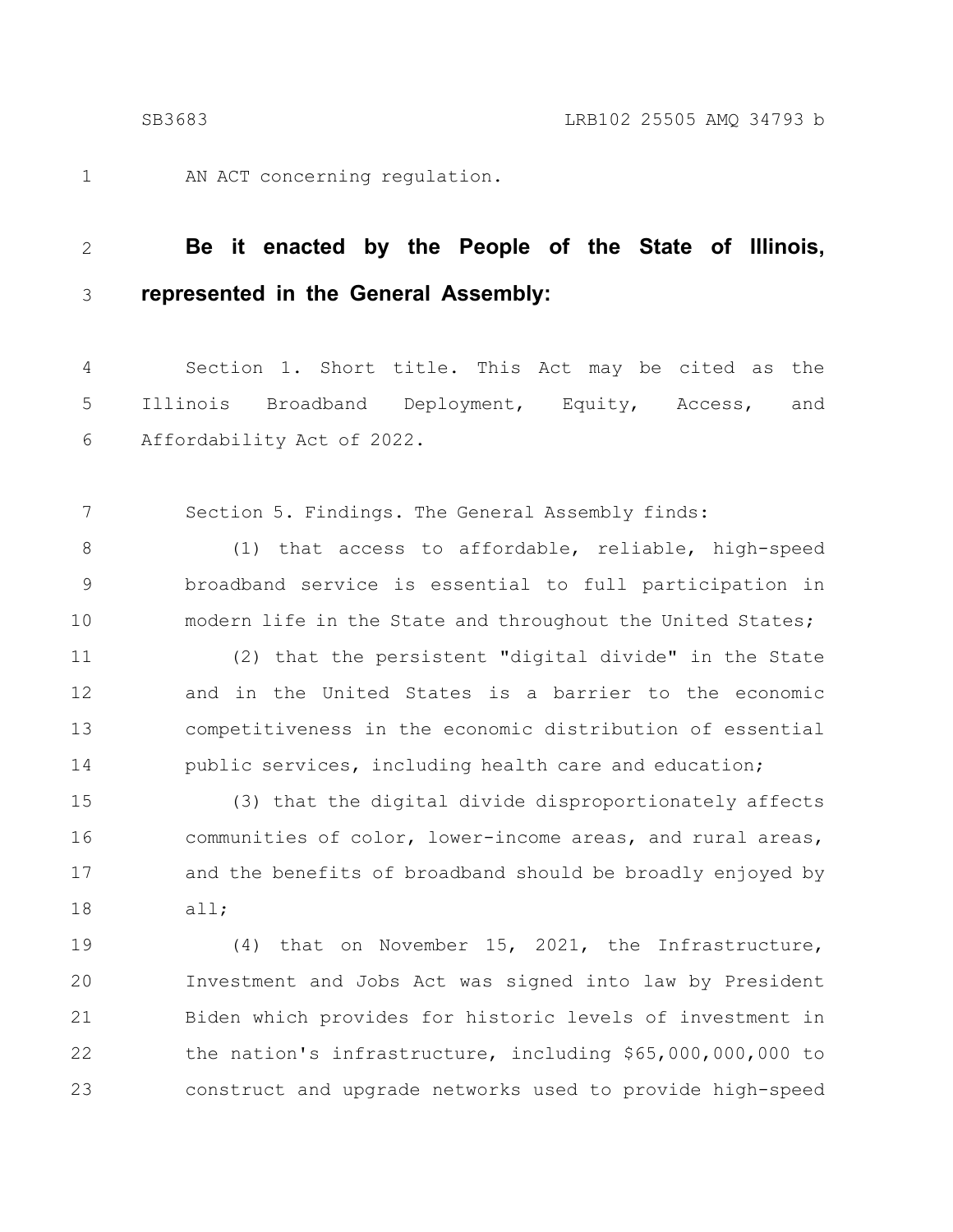internet access, as well as making permanent a program that reduces the cost to low-income consumers purchasing these services; 1 2 3

(5) that federal funding from the Infrastructure Investment and Jobs Act for the construction and deployment of broadband infrastructure will primarily be disbursed in the form of one-time grants to states, territories, tribal organizations, and other governmental entities, in some instances for those entities to further distribute the funding to private industry through a subgrant process; and 4 5 6 7 8 9 10 11

(6) that in addition to the network and affordability funding provisions, the Infrastructure Investment and Jobs Act also establishes 2 grant programs to promote digital equity, which will provide up to \$1,500,000,000 to states and territories, and entities such as nonprofit foundations and anchor institutions, to implement programs that promote digital equity and increase broadband adoption. 12 13 14 15 16 17 18 19

Section 10. Purpose. The purpose of this Act is to enact all necessary legal requirements, to adopt all required policies, and to establish the exclusive processes that the State will use to distribute and grant funds the State receives pursuant to the federal Infrastructure Investment and Jobs Act. 20 21 22 23 24 25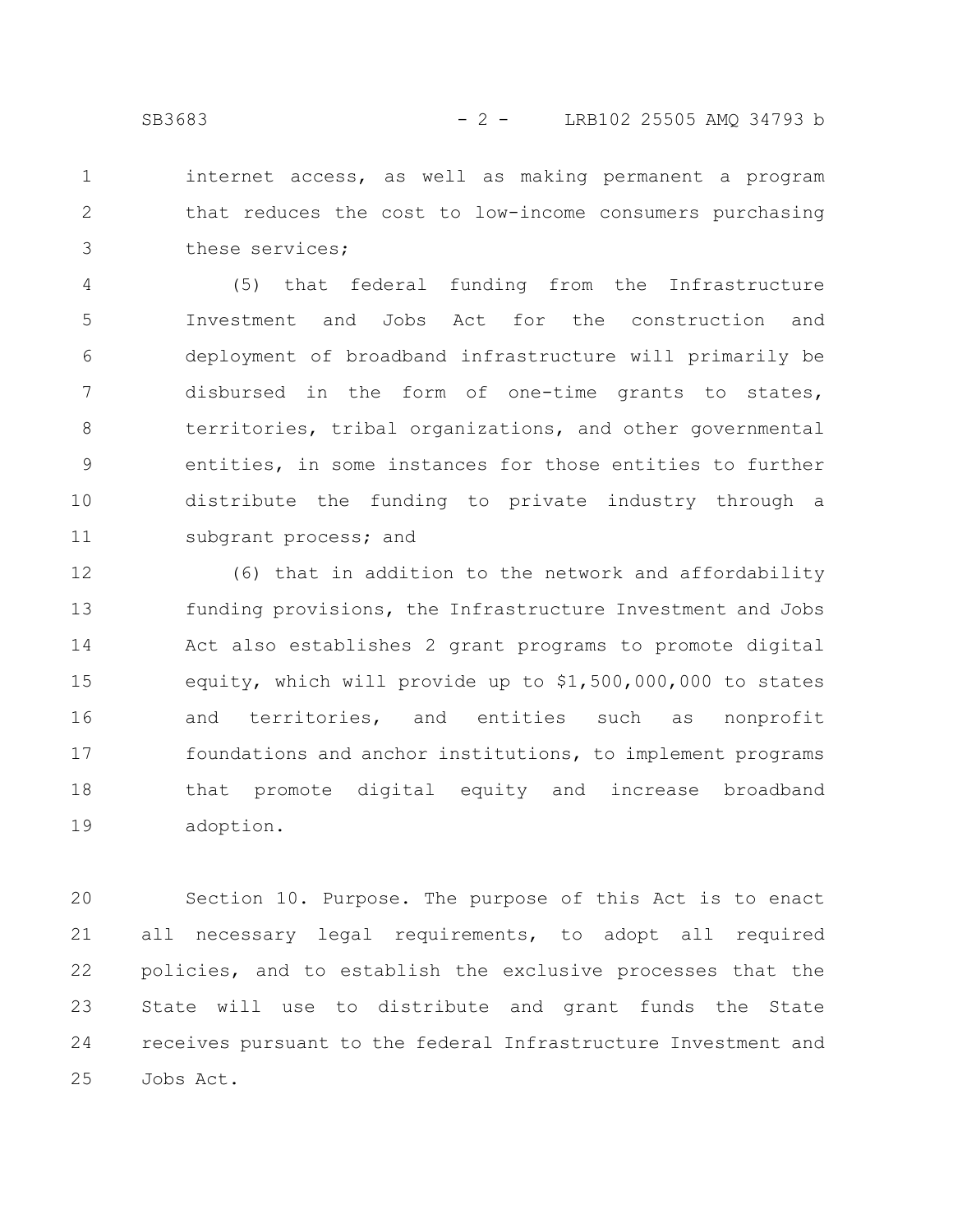Section 15. Definitions. As used in this Act:

"Applicant" means a provider that submits an applicant for a grant after collaborating with the community in the unserved area. 2 3 4

"Broadband service" means a retail service, not including a satellite service, capable of delivering high-speed internet access at speeds of at least 100 megabits per second downstream and 20 megabits per second upstream. 5 6 7 8

"Department" means the Department of Commerce and Economic Opportunity. 9 10

"Deployed" means that a provider meets either of the following: 11 12

(1) currently provides broadband service of at least 100 megabits per second download and 20 megabits per second upload in the specific geographic area of the proposed project of the applicant; or 13 14 15 16

(2) is able to provide broadband service of at least 100 megabits per second download and 20 megabits per second upload in a specific geographic area of the proposed project of the applicant to a customer that requests that service not later than 30 days after the customer requests installation of that service and without an extraordinary commitment of resources or construction charges or fees exceeding an ordinary service activation fee. The 30-day period is extended to 60 days if permits 17 18 19 20 21 22 23 24 25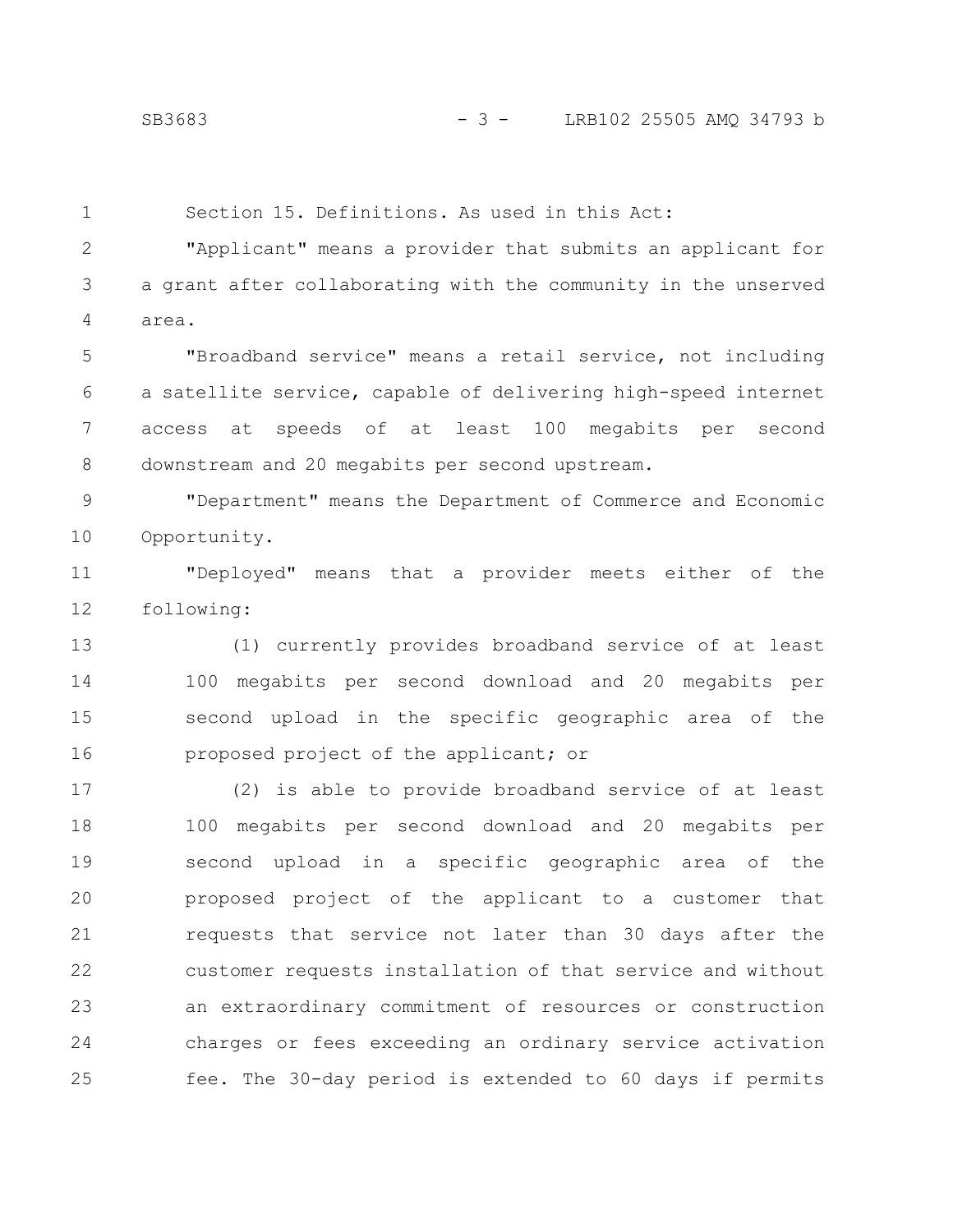are needed before the broadband service is activated.

"Provider" means any of the following:

3

4

(1) an entity that is a holder under the Cable and Video Competition Law of 2007;

(2) an entity providing cable services or video services in a particular area under a franchise agreement with a unit of local government pursuant to Section 11-42-11 of the Illinois Municipal Code or Section 5-1095 of the Counties Code; or 5 6 7 8 9

(3) an entity currently providing broadband service in this State on a commercial basis to its subscribers. 10 11

"Person" includes an individual, community organization, cooperative association, corporation, federally recognized Indian tribe, limited liability company, nonprofit corporation, partnership, or political subdivision of this State. 12 13 14 15 16

"Unserved area" means an area lacking access to broadband service from at least one internet service provider according to the map provided by the Federal Communications Commission pursuant to 47 USC 641, the Broadband Deployment Accuracy and Technological Availability Act. 17 18 19 20 21

Section 20. Establishment of the statewide broadband service grant program. The Department shall establish and implement a statewide broadband service grant program. The program shall consist of all money designated, accepted, or 22 23 24 25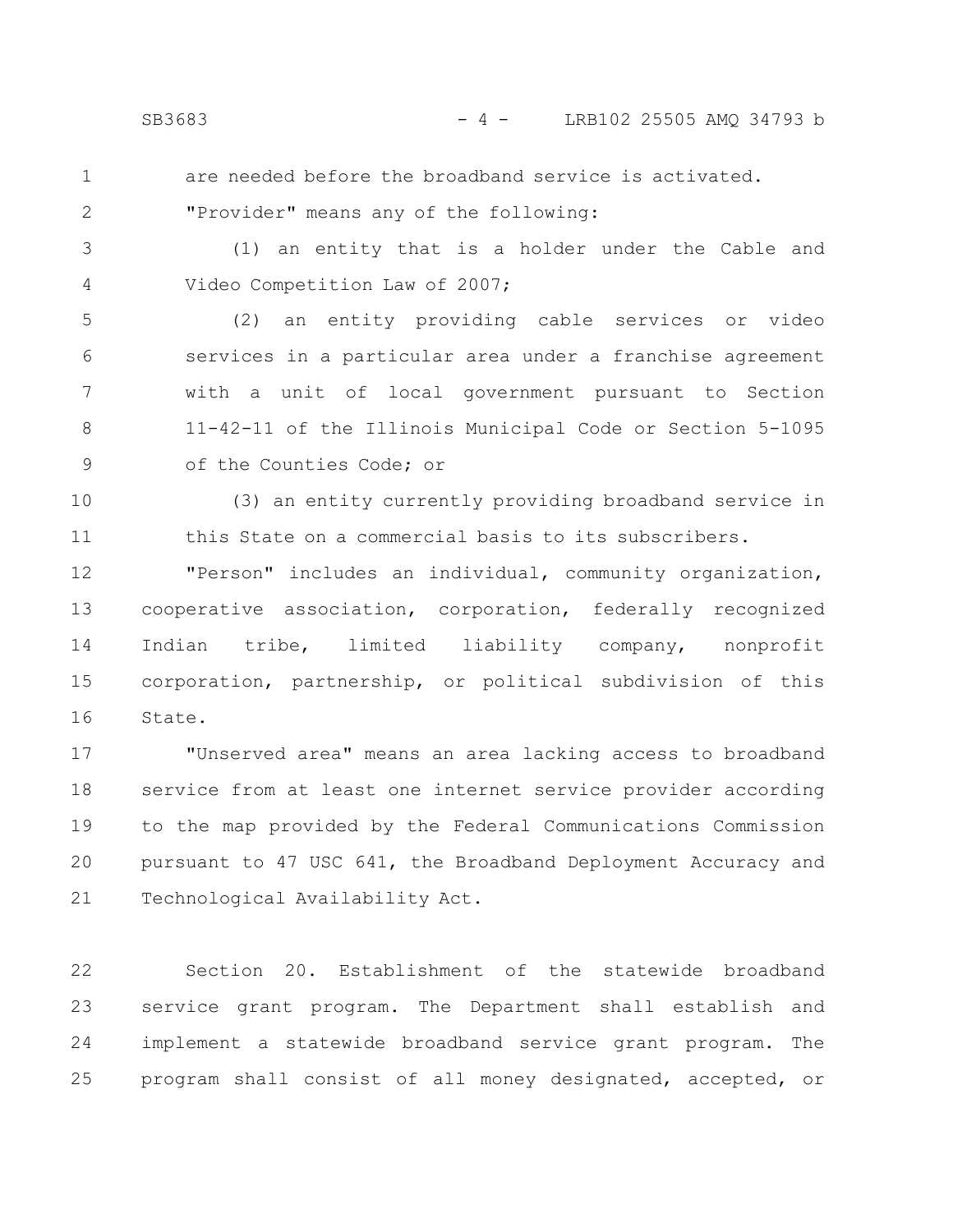appropriated by the State for broadband deployment, all money received from the federal government awarded to or allocated by the State for broadband deployment, and donations, gifts, and money received from any other source, including transfers from other funds or accounts. 1 2 3 4 5

Section 25. Grants exclusive to unserved areas. 6

(a) The Department shall use money from the grant program only for the exclusive purpose of awarding grants to applicants for projects that are limited to the construction and deployment of broadband service into unserved areas in the State and for the Department's costs to administer the program. 7 8 9 10 11 12

(b) The Department shall not, directly or indirectly, award grant money to a governmental entity or educational institution or affiliate to own, purchase, construct, operate, or maintain a communications network, or to provide service to any residential or commercial premises. 13 14 15 16 17

(c) The Department shall not, as a condition of an award of grant money, impose an open network architecture requirement, rate regulation, or other term or condition of service that differs from the applicant's terms or conditions of service in its other service areas. 18 19 20 21 22

(d) An applicant shall not receive a grant for the same project or geographic area for which the applicant has obtained federal, State, or local government funding awarded 23 24 25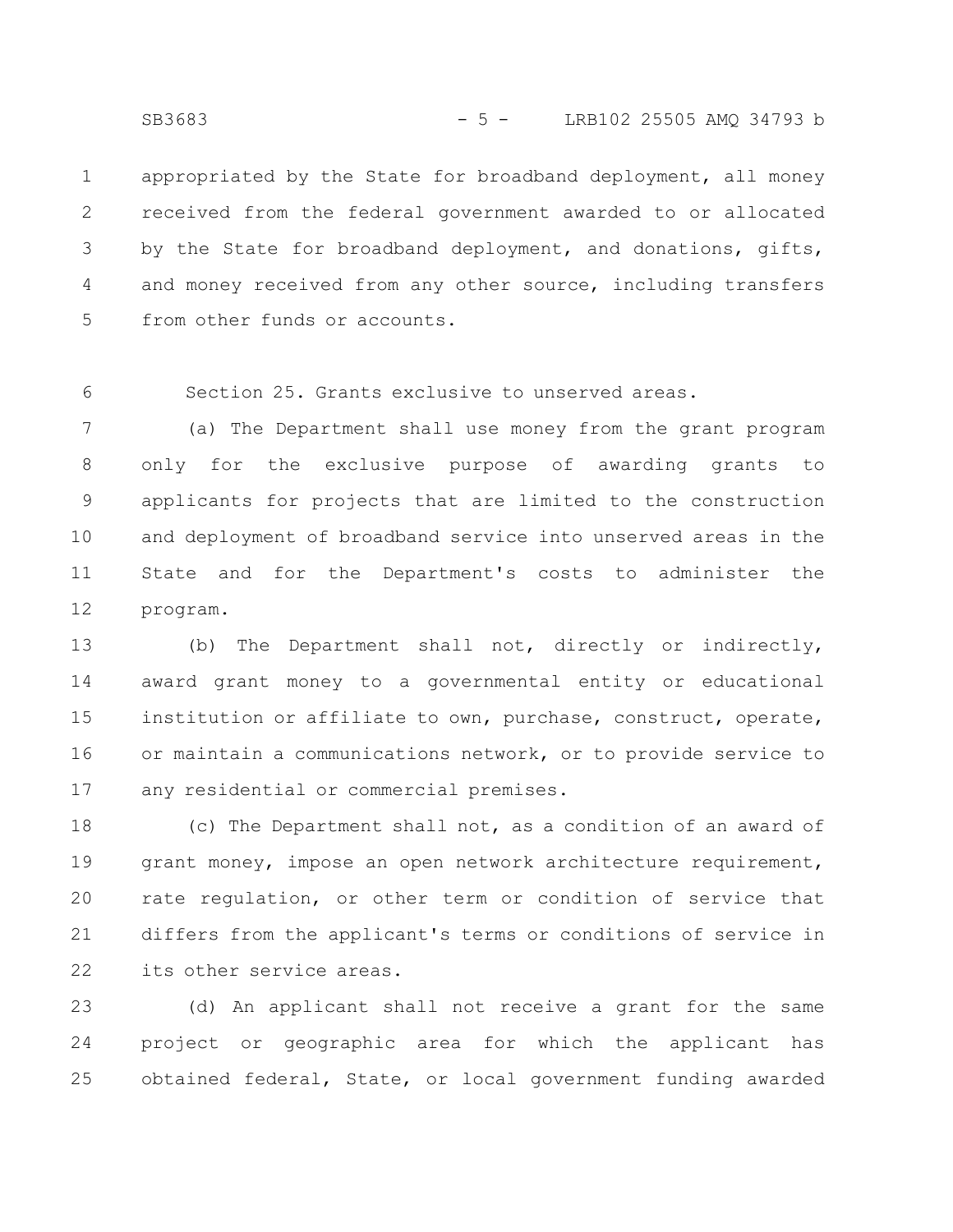specifically to support the expansion of broadband networks. The Department shall not award more than \$10,000,000 to any one project or to any one applicant. The Department shall award initial grant money within 270 days after the money is made available under this program. 1 2 3 4 5

6

Section 30. Competitive grant process.

(a) An award of funds must be issued by a competitive grant process. The grant process must be technology neutral and result in awards to applicants proposing projects based on objective and efficient procedures. The criteria for determining the award of funds must include the following: 7 8 9 10 11

(1) the applicant's experience and financial wherewithal; 12 13

(2) the readiness to build, operate, and maintain the project; 14 15

16

(3) the long-term viability of the project;

(4) the scalability of the network; 17

(5) the applicant's ability to leverage broadband for community and economic development; and 18 19

(6) the applicant's ability to provide discounted broadband service throughout the unserved area to low-income households. 20 21 22

(b) Priority must be given to projects that: 23

(1) demonstrate collaboration to achieve community investment and economic development goals of the area 24 25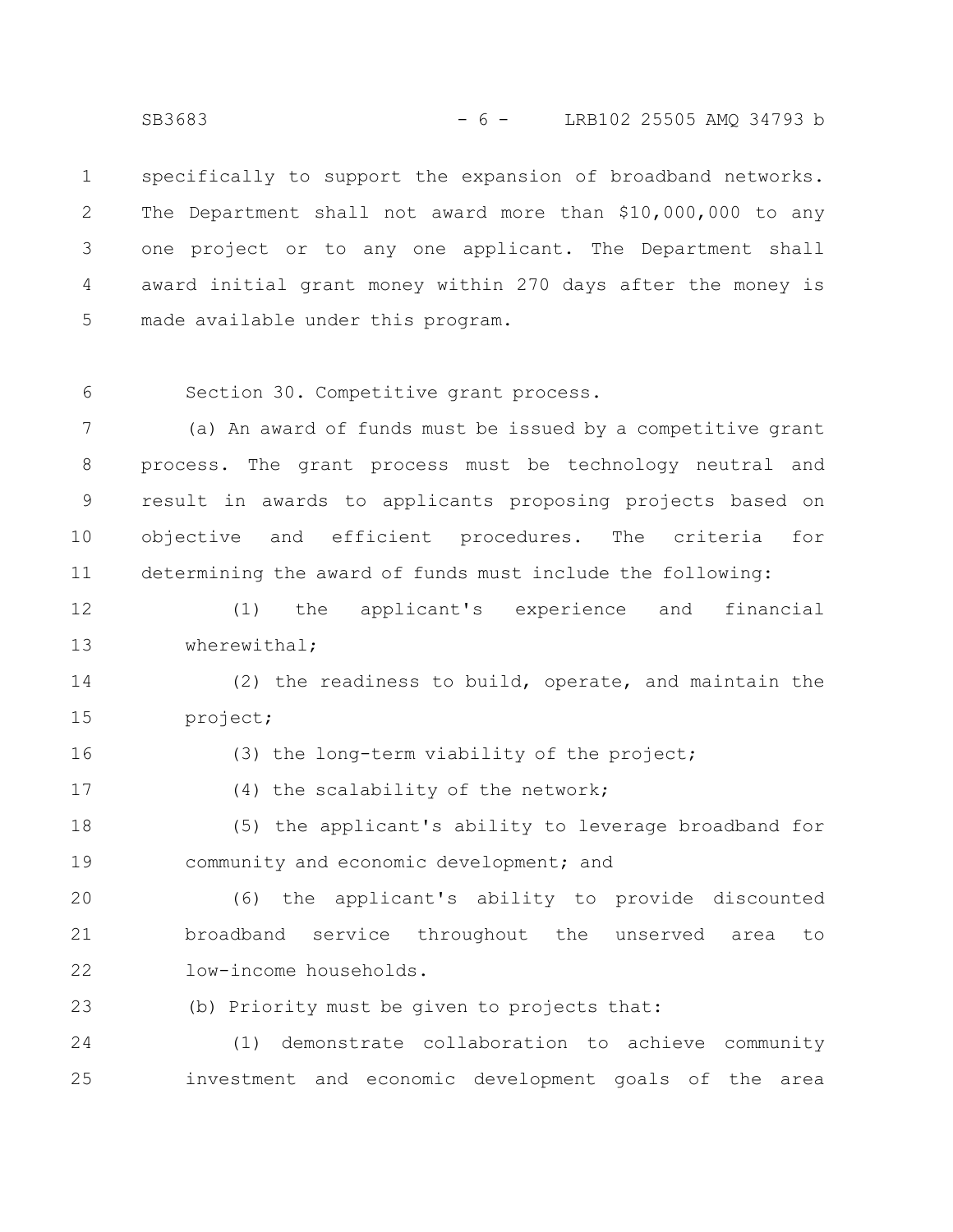SB3683 - 7 - LRB102 25505 AMO 34793 b

impacted;

(2) are able to demonstrate that they have the managerial, financial, and technical ability to build, operate, and manage a broadband network; and 2 3 4

(3) demonstrate that the project, to the greatest extent possible, hire women-owned, minority-owned, and veteran-owned businesses in the construction and completion of the project. 5 6 7 8

(c) Within 30 days after receiving an appropriation or federal funding to implement this Act, the Department shall establish and publish on the Department's website the criteria for competitively scoring applications. Within 60 days after the Department publishes the criteria, an applicant shall submit an application for funding of the proposed project. 9 10 11 12 13 14

15

Section 35. Application for a grant.

(a) An applicant for a grant under this Act shall provide the following information on the application: 16 17

(1) the location of the project in the unserved area described by either the specific street addresses to be served or a shapefile as that term is defined in 47 USC 641; 18 19 20 21

(2) the kind and amount of broadband infrastructure to be purchased for the project; 22 23

(3) evidence regarding the unserved nature of the community in which the project is to be located; 24 25

1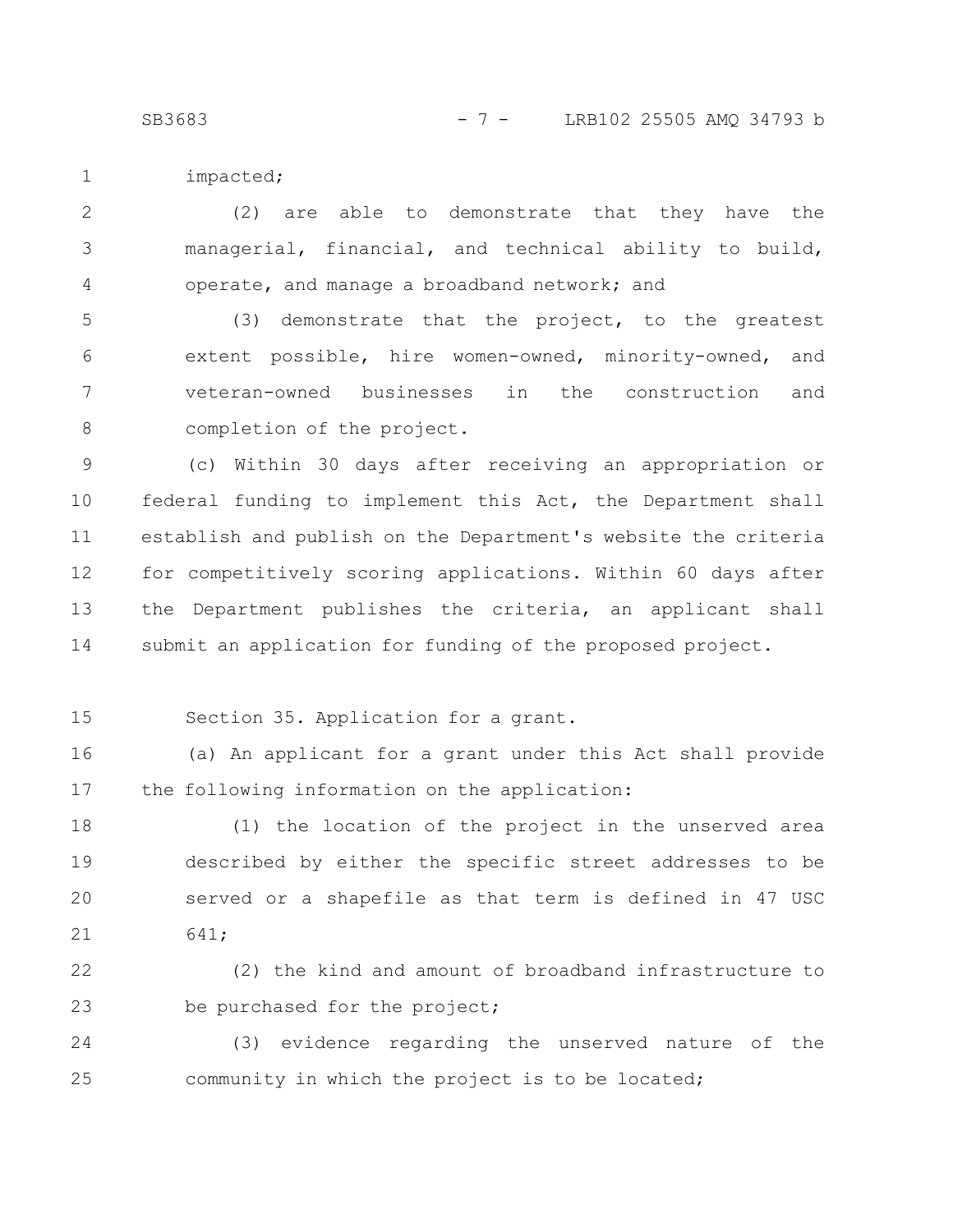SB3683 - 8 - LRB102 25505 AMO 34793 b

(4) the number of households that will have access to broadband service as a result of the project, or whose internet access service will be upgraded to broadband service as a result of the project; 1 2 3 4

(5) the significant community institutions that will benefit from the proposed project; 5 6

(6) evidence of community support for the project with a narrative on the impact that the investment will have on community and economic development efforts in the area; 7 8 9

(7) the total cost of the project and a detailed budget and schedule for the project; 10 11

(8) all sources of funding or in-kind contributions for the project in addition to any grant award; and 12 13

(9) the Internet service provider's experience and financial wherewithal. 14 15

(b) The applicant's trade secrets, financial information, and proprietary information submitted under this Act as part of an applicant are exempt from disclosure under the Freedom of Information Act. 16 17 18 19

(c) After scoring and considering all grant applications, the Department shall make grant award recommendations. The Department shall give priority in making grant award recommendations to applicants that demonstrate one or more of the following: 20 21 22 23 24

(1) collaboration to achieve community investment and economic development goals of an impacted area; 25 26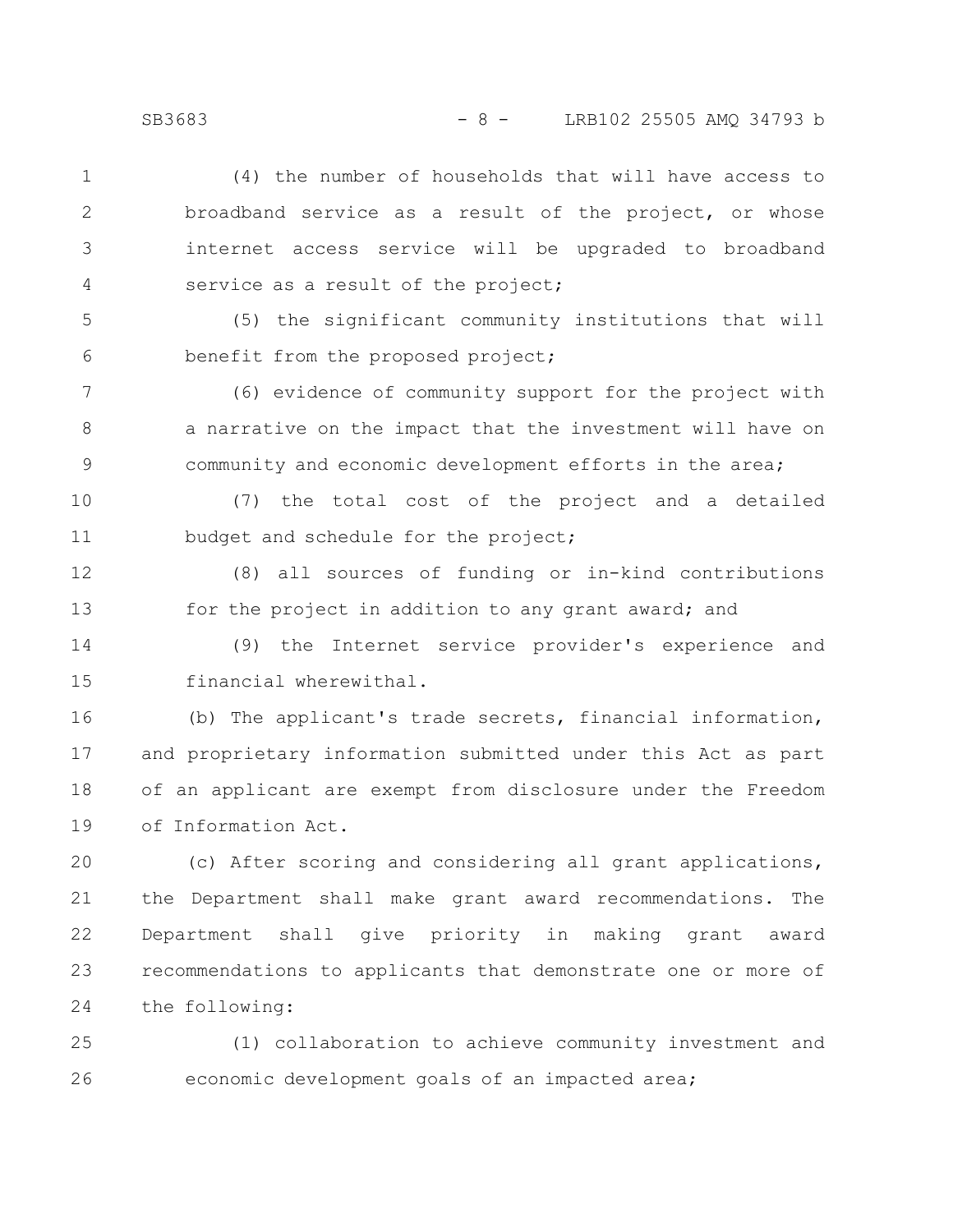(2) the applicant has the managerial, financial, and technical ability to build, operate, and manage a broadband network; 1 2 3

(3) the likelihood that the unserved area will not be served without State grant funding; 4 5

(4) the project will serve a larger unserved area or a greater number of locations within an unserved area than other proposed applications; and 6 7 8

(5) the ability of the applicant to commit to providing at least 20% of the cost to deploy the project set forth in the applicant. This commitment must consist of actual capital contribution and is exclusive of in-kind contributions or sunk costs. 9 10 11 12 13

(d) Within 30 days after the award recommendations have been made, the Department shall publish on its website the grant applications, redacted and consistent with the Freedom of Information Act, the proposed geographic broadband service area, and the proposed broadband service speeds for each application that receives an award recommendation. 14 15 16 17 18 19

(e) Before granting an award to an applicant, the Department shall establish a period of at least 60 days after the date the award recommendations are published on the Department's website, during which time the Department shall accept comments or objections concerning each application. The Department shall consider all comments or objections received, and investigate them as needed, in deciding whether an 20 21 22 23 24 25 26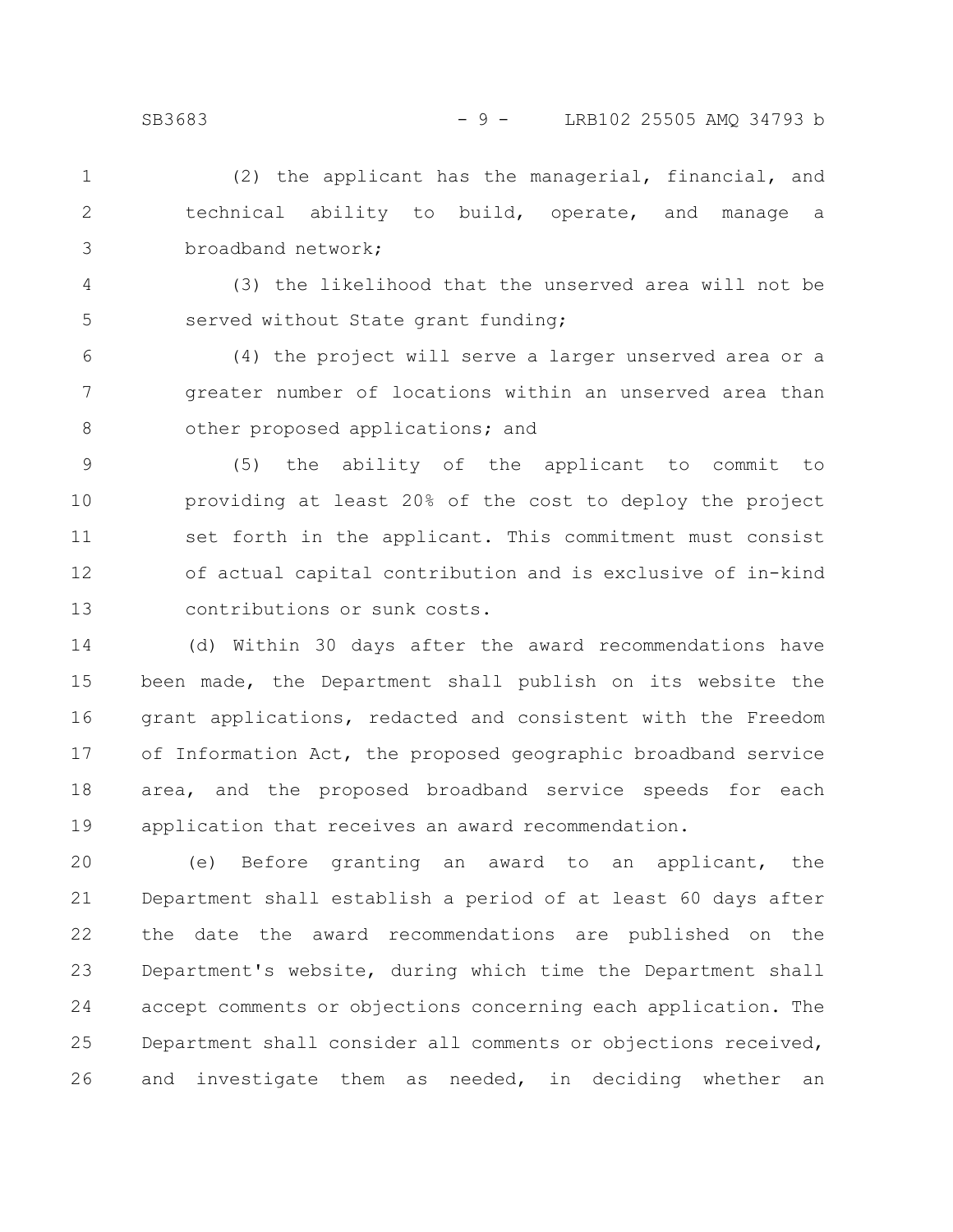applicant is eligible for a grant. If an objection submitted by a provider contains information that requires an investigation and the objection is found to be inaccurate, the provider shall reimburse the Department for the cost of verifying the information. 1 2 3 4 5

(f) The Department shall not award a grant to an applicant if information made available to the Department through comments or objections received under Section 8 of this Chapter or otherwise indicate any of the following: 6 7 8 9

(1) the proposed project includes an area where at least one provider has deployed broadband service; 10 11

(2) the Department receives a sworn statement from an officer of an Internet service provider that the proposed project includes an area where construction of a network to provide broadband service is underway, and the construction is scheduled to be completed within one year after the date of the application; or 12 13 14 15 16 17

(3) the Department receives a sworn statement from an officer of an Internet service provider that the proposed project includes: 18 19 20

(A) a specific geographical area where an Internet service provider has been selected to receive, provisionally or otherwise, funding from the Federal Communications Commission or the United States Department of Agriculture specifically for the expansion of broadband services. This subparagraph 21 22 23 24 25 26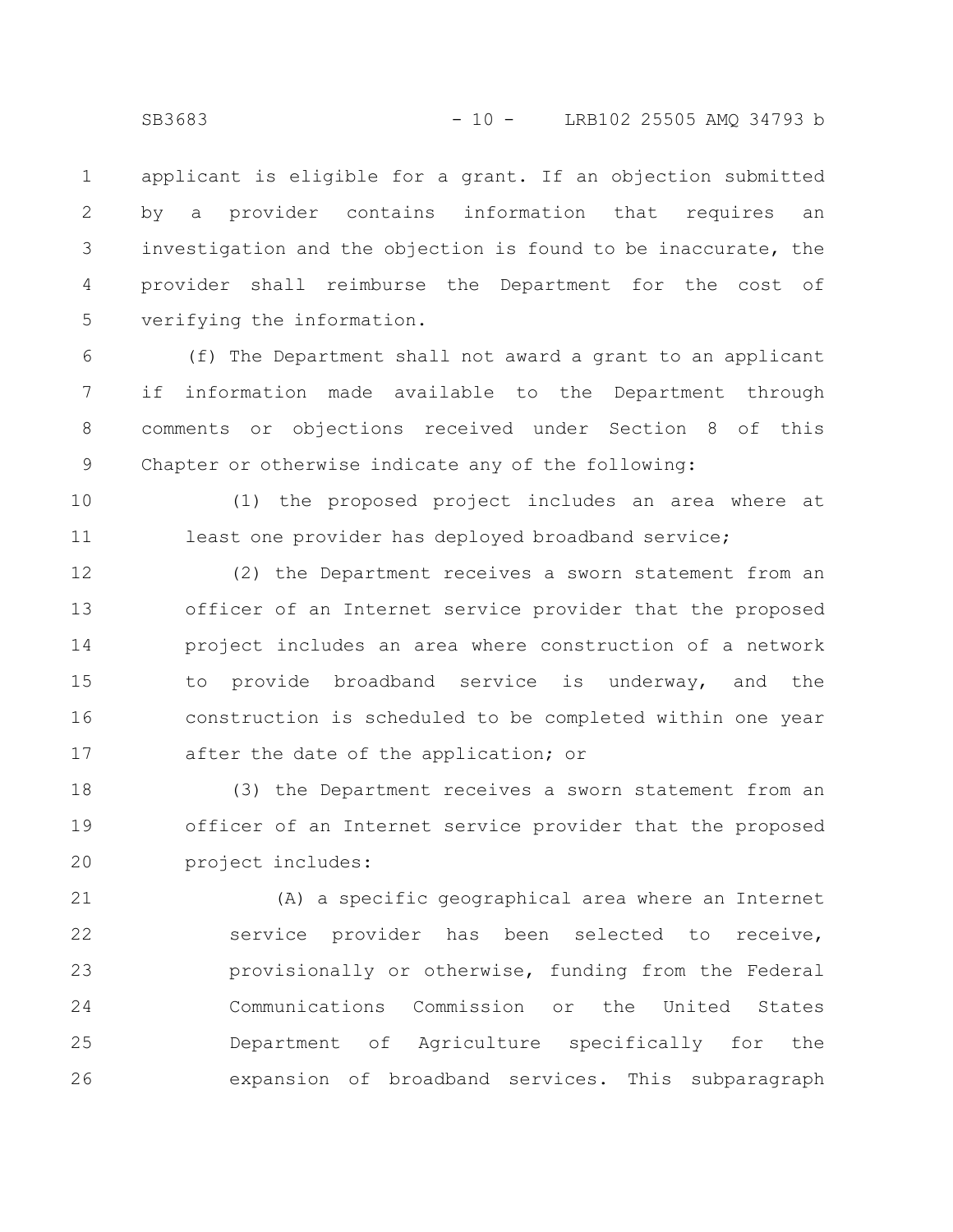2

does not apply to an area once either of the following has occurred:

(i) the Internet service provider does not complete the requirements for obtaining the funding described in this subparagraph; or 3 4 5

(ii) the time period for the Internet service provider to meet its obligation described in this subparagraph has expired and the area remains unserved; or 6 7 8 9

(B) an area where the construction of a network to provide broadband service is to be completed no later than 2 years after the date of an application. 10 11 12

(g) The Department's decision to award or deny a grant application pursuant to this Act is a final administrative decision subject to the Administrative Review Law. 13 14 15

(h) Any entity or individual affiliated with an entity that has provided consulting services to or partnered with any State executive branch agency or department to conduct workshops in relation to the State's policies or programs impacting broadband service deployment, access, and infrastructure, regardless of whether the consulting services were provided to the State for compensation, is, for a period of 2 years after the conclusion of any engagement, prohibited from accepting employed or receiving compensation from any grantee, and is prohibited from accepting or benefiting from any grant funds awarded by the State pursuant to this Act. For 16 17 18 19 20 21 22 23 24 25 26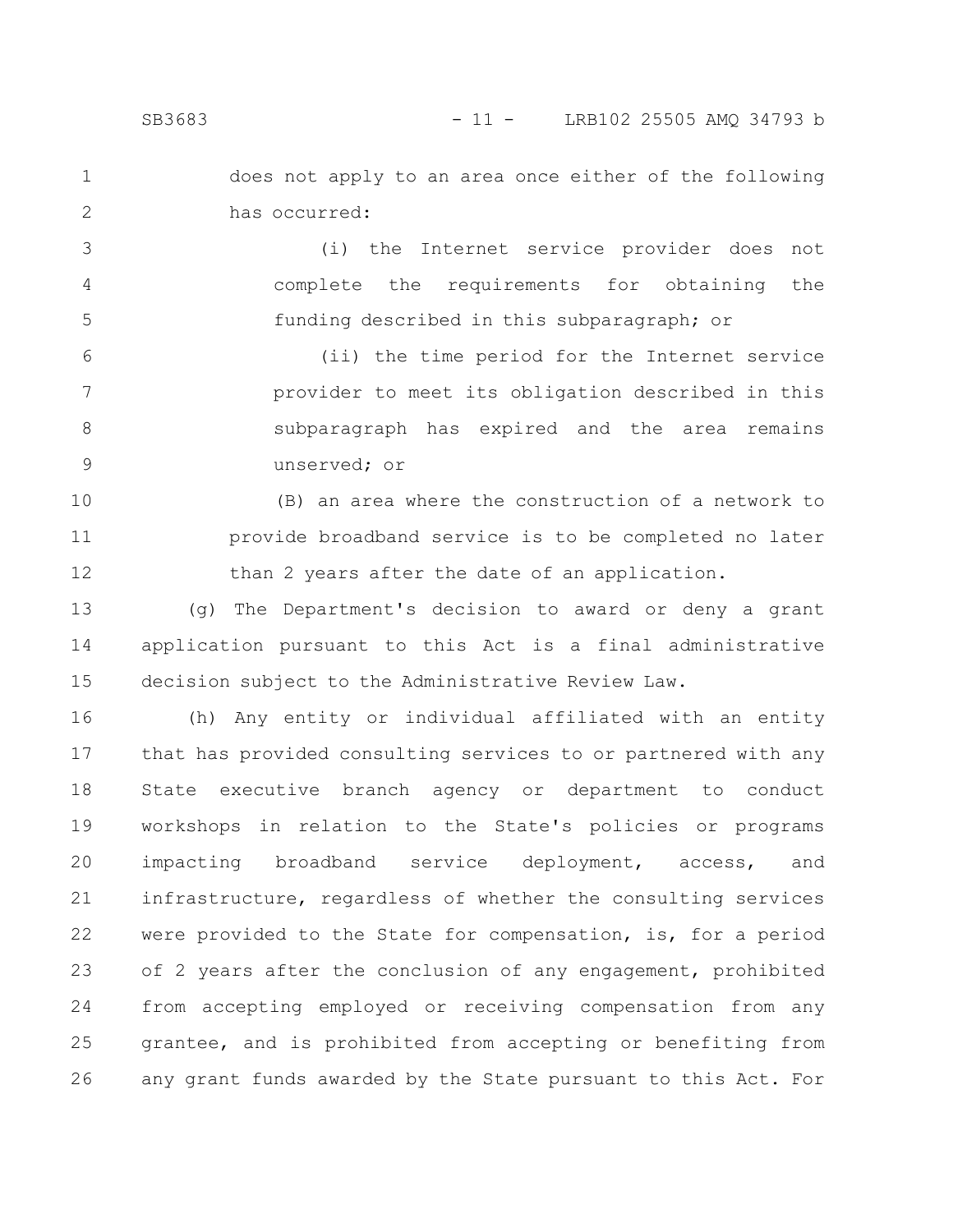the purposes of this Act, "consulting services" do not include advice, consultation, or participation to or with the State on grant applications to the federal government. Acknowledgment of and compliance with the provisions of this Section must be certified to in writing by the applicant and by all subgrantees and subcontractors of the applicant. The Department shall not consider and shall deny any grant application that fails to include such written acknowledgments. 1 2 3 4 5 6 7 8 9

Section 40. Notice on Department website. At the time a grant is awarded to an applicant, the Department shall immediately provide notice on its website of each application receiving a grant, including the name of the entity, the amount of money being received, the broadband speed, and the unserved area for which the applicant is receiving the grant. 10 11 12 13 14 15

Section 45. Annual reports from applicants. The Department shall require an applicant awarded a grant to submit a semi-annual report from the time the applicant receives the grant to 3 years after completion of the project. The semi-annual reports must be made available on the Department's website with any proprietary information redacted. The reports must be in a format specified by the Department and give an accounting by the applicant of the use of the money received and the progress toward fulfilling the objectives for which 16 17 18 19 20 21 22 23 24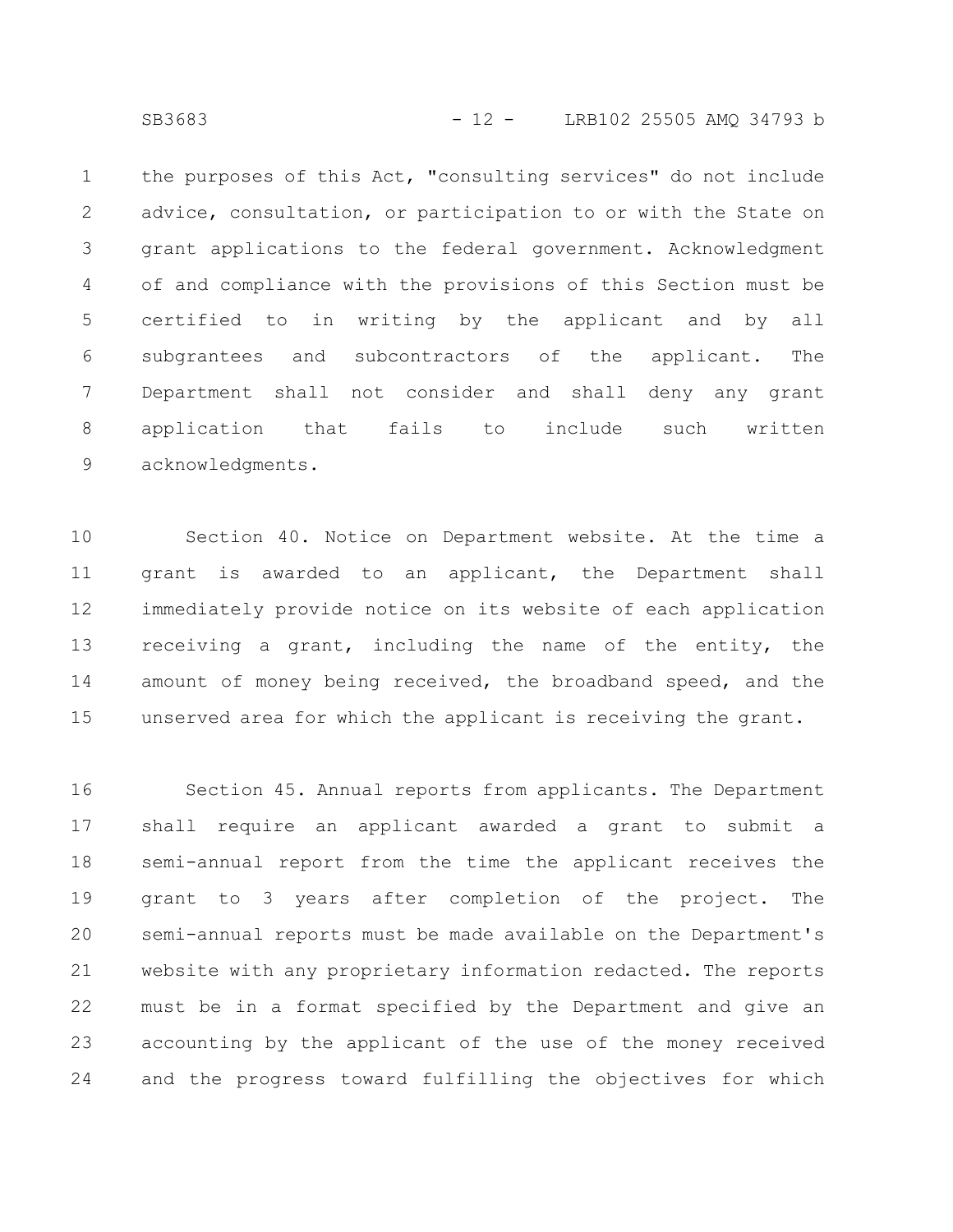SB3683 - 13 - LRB102 25505 AMO 34793 b

the money was granted, including: 1

(1) the number and location of residences and businesses that will have access to the broadband service; (2) the speed of broadband service; (3) the average price of broadband service; and (4) the broadband service adoption rates. 2 3 4 5 6

Section 50. False statements. A person that files a false statement under this Act is ineligible to receive a grant under this Act. 7 8 9

Section 65. The Freedom of Information Act is amended by changing Section 7.5 as follows: 10 11

(5 ILCS 140/7.5) 12

Sec. 7.5. Statutory exemptions. To the extent provided for by the statutes referenced below, the following shall be exempt from inspection and copying: 13 14 15

(a) All information determined to be confidential under Section 4002 of the Technology Advancement and Development Act. 16 17 18

(b) Library circulation and order records identifying library users with specific materials under the Library Records Confidentiality Act. 19 20 21

(c) Applications, related documents, and medical records received by the Experimental Organ Transplantation 22 23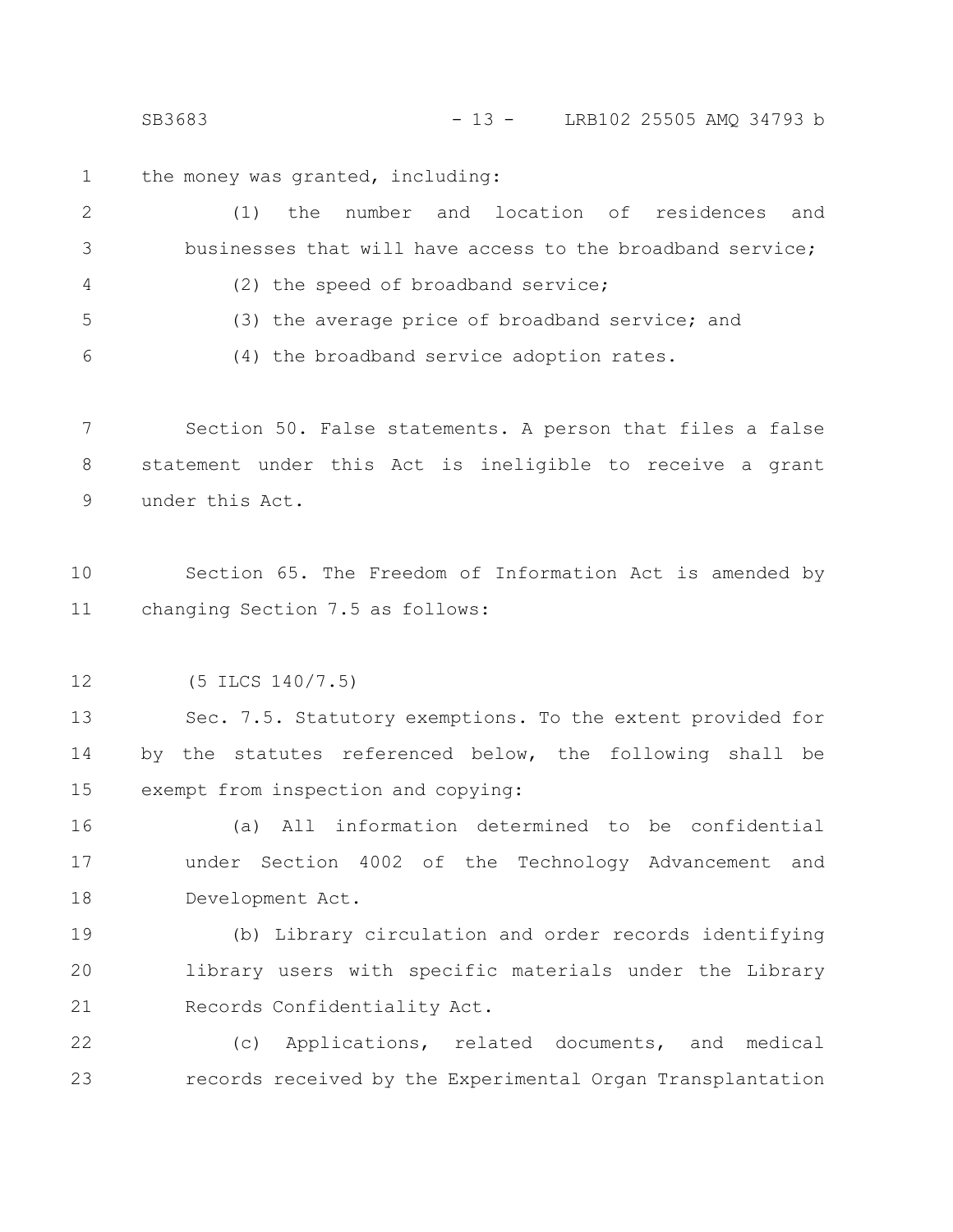Procedures Board and any and all documents or other records prepared by the Experimental Organ Transplantation Procedures Board or its staff relating to applications it has received. 1 2 3 4

(d) Information and records held by the Department of Public Health and its authorized representatives relating to known or suspected cases of sexually transmissible disease or any information the disclosure of which is restricted under the Illinois Sexually Transmissible Disease Control Act. 5 6 7 8 9 10

(e) Information the disclosure of which is exempted under Section 30 of the Radon Industry Licensing Act. 11 12

(f) Firm performance evaluations under Section 55 of the Architectural, Engineering, and Land Surveying Qualifications Based Selection Act. 13 14 15

(g) Information the disclosure of which is restricted and exempted under Section 50 of the Illinois Prepaid Tuition Act. 16 17 18

(h) Information the disclosure of which is exempted under the State Officials and Employees Ethics Act, and records of any lawfully created State or local inspector general's office that would be exempt if created or obtained by an Executive Inspector General's office under that Act. 19 20 21 22 23 24

(i) Information contained in a local emergency energy plan submitted to a municipality in accordance with a 25 26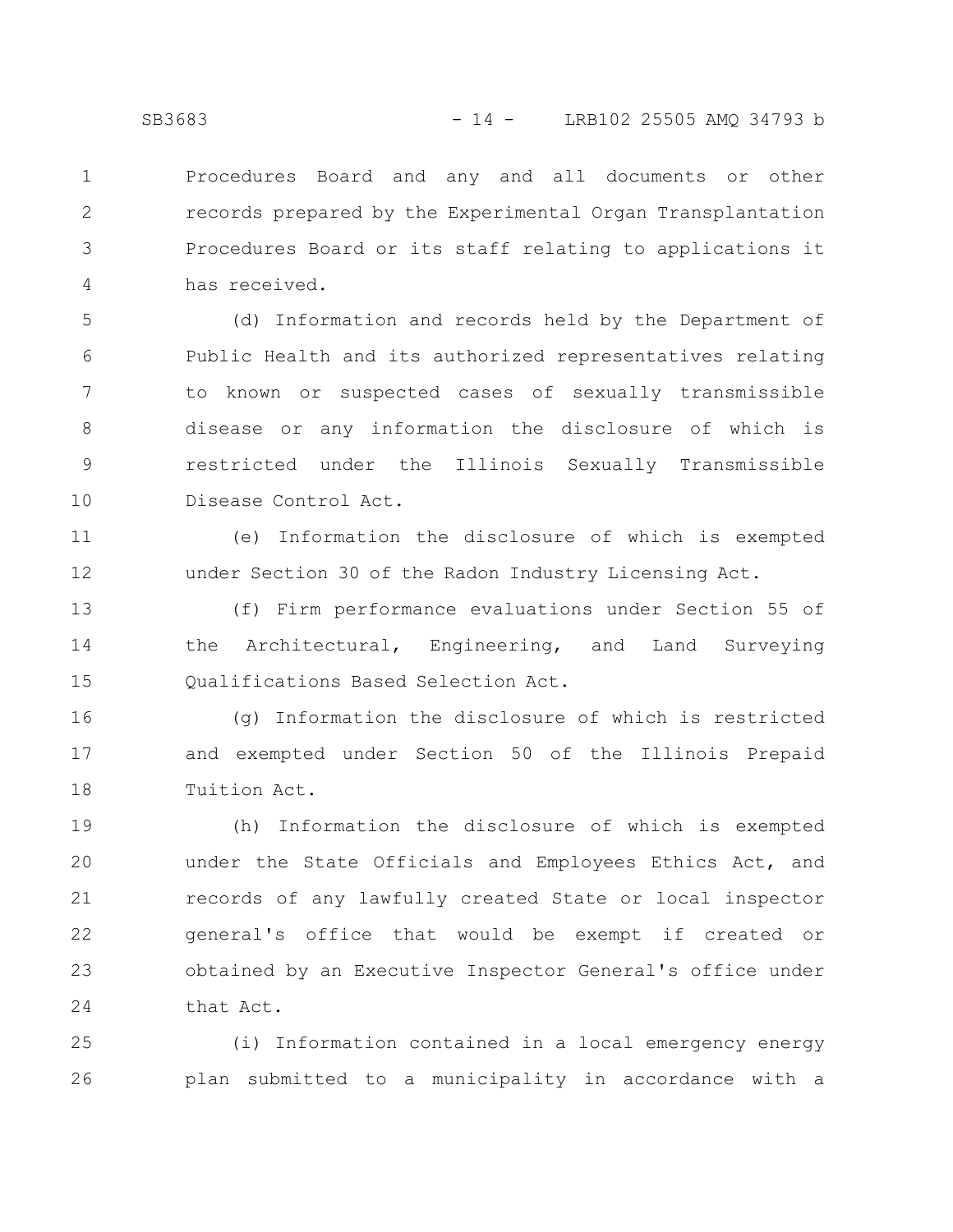local emergency energy plan ordinance that is adopted under Section 11-21.5-5 of the Illinois Municipal Code.

3

4

5

2

(j) Information and data concerning the distribution of surcharge moneys collected and remitted by carriers under the Emergency Telephone System Act.

(k) Law enforcement officer identification information or driver identification information compiled by a law enforcement agency or the Department of Transportation under Section 11-212 of the Illinois Vehicle Code. 6 7 8 9

(l) Records and information provided to a residential health care facility resident sexual assault and death review team or the Executive Council under the Abuse Prevention Review Team Act. 10 11 12 13

(m) Information provided to the predatory lending database created pursuant to Article 3 of the Residential Real Property Disclosure Act, except to the extent authorized under that Article. 14 15 16 17

(n) Defense budgets and petitions for certification of compensation and expenses for court appointed trial counsel as provided under Sections 10 and 15 of the Capital Crimes Litigation Act. This subsection (n) shall apply until the conclusion of the trial of the case, even if the prosecution chooses not to pursue the death penalty prior to trial or sentencing. 18 19 20 21 22 23 24

(o) Information that is prohibited from being disclosed under Section 4 of the Illinois Health and 25 26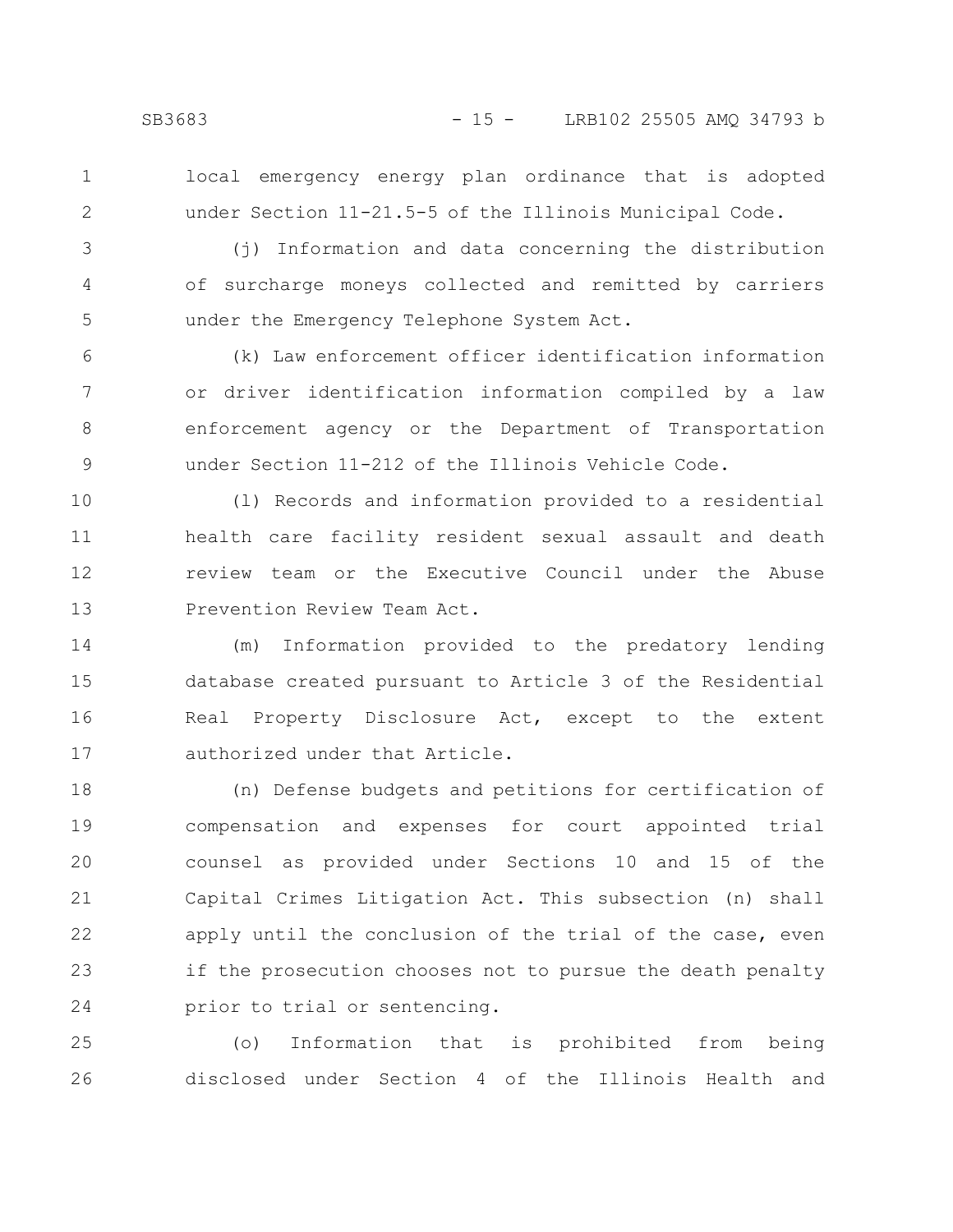Hazardous Substances Registry Act.

(p) Security portions of system safety program plans, investigation reports, surveys, schedules, lists, data, or information compiled, collected, or prepared by or for the Department of Transportation under Sections 2705-300 and 2705-616 of the Department of Transportation Law of the Civil Administrative Code of Illinois, the Regional Transportation Authority under Section 2.11 of the Regional Transportation Authority Act, or the St. Clair County Transit District under the Bi-State Transit Safety Act. 2 3 4 5 6 7 8 9 10 11

12

13

1

(q) Information prohibited from being disclosed by the Personnel Record Review Act.

(r) Information prohibited from being disclosed by the Illinois School Student Records Act. 14 15

(s) Information the disclosure of which is restricted under Section 5-108 of the Public Utilities Act. 16 17

(t) All identified or deidentified health information in the form of health data or medical records contained in, stored in, submitted to, transferred by, or released from the Illinois Health Information Exchange, and identified or deidentified health information in the form of health data and medical records of the Illinois Health Information Exchange in the possession of the Illinois Health Information Exchange Office due to its administration of the Illinois Health Information 18 19 20 21 22 23 24 25 26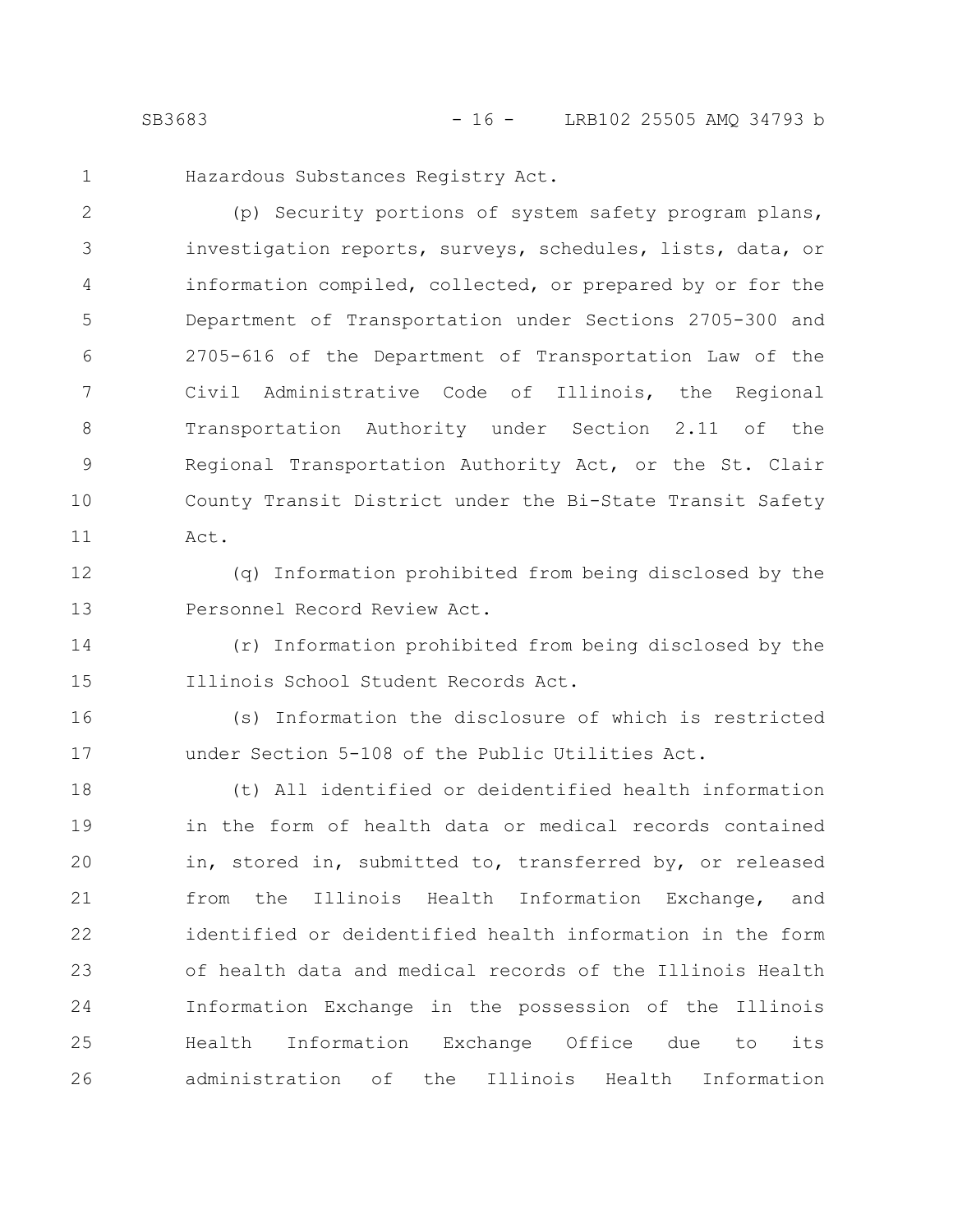Exchange. The terms "identified" and "deidentified" shall be given the same meaning as in the Health Insurance Portability and Accountability Act of 1996, Public Law 104-191, or any subsequent amendments thereto, and any regulations promulgated thereunder. 1 2 3 4 5

(u) Records and information provided to an independent team of experts under the Developmental Disability and Mental Health Safety Act (also known as Brian's Law). 6 7 8

(v) Names and information of people who have applied for or received Firearm Owner's Identification Cards under the Firearm Owners Identification Card Act or applied for or received a concealed carry license under the Firearm Concealed Carry Act, unless otherwise authorized by the Firearm Concealed Carry Act; and databases under the Firearm Concealed Carry Act, records of the Concealed Carry Licensing Review Board under the Firearm Concealed Carry Act, and law enforcement agency objections under the Firearm Concealed Carry Act. 9 10 11 12 13 14 15 16 17 18

(v-5) Records of the Firearm Owner's Identification Card Review Board that are exempted from disclosure under Section 10 of the Firearm Owners Identification Card Act. 19 20 21

(w) Personally identifiable information which is exempted from disclosure under subsection (g) of Section 19.1 of the Toll Highway Act. 22 23 24

(x) Information which is exempted from disclosure under Section 5-1014.3 of the Counties Code or Section 25 26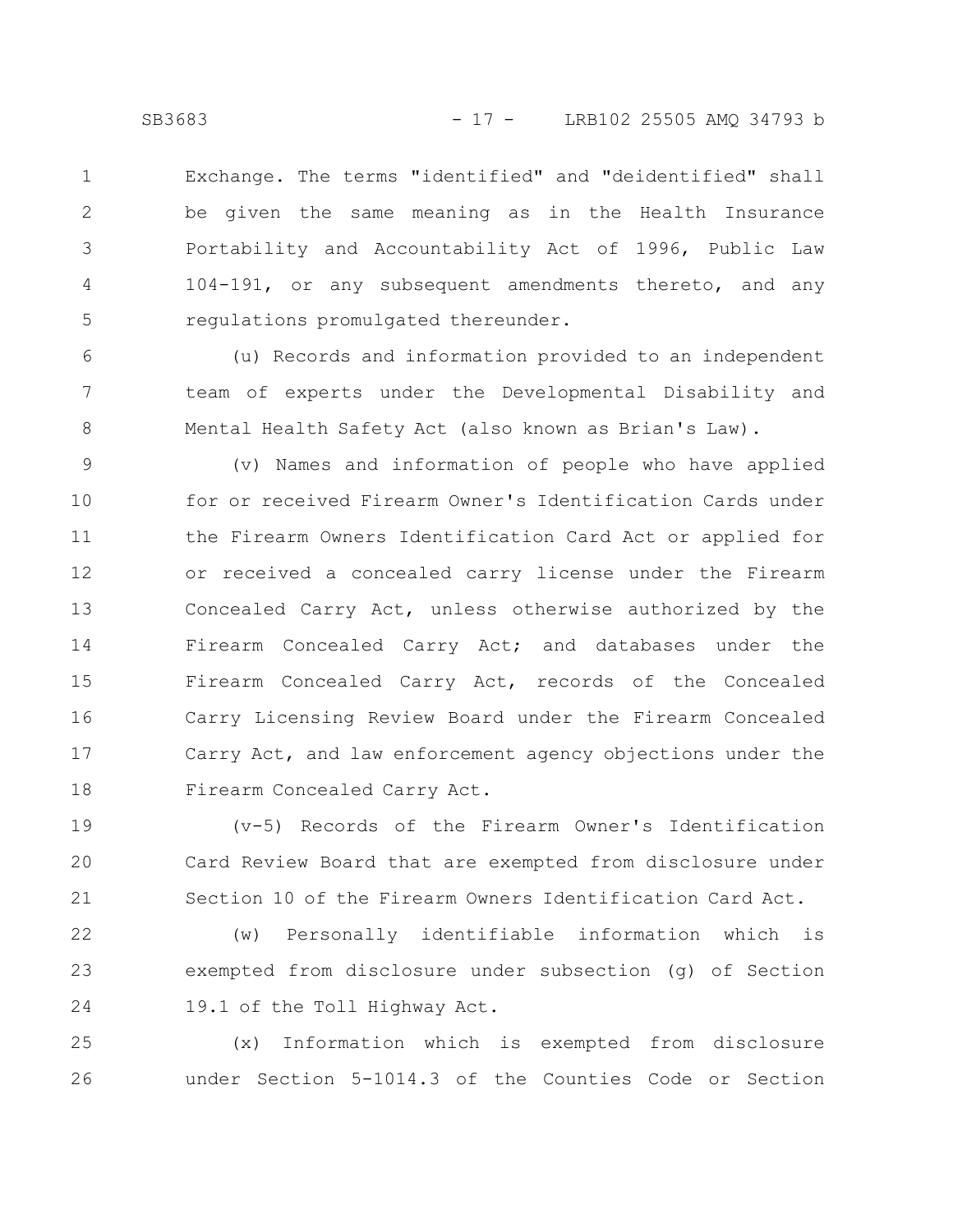SB3683 - 18 - LRB102 25505 AMQ 34793 b

8-11-21 of the Illinois Municipal Code. 1

(y) Confidential information under the Adult Protective Services Act and its predecessor enabling statute, the Elder Abuse and Neglect Act, including information about the identity and administrative finding against any caregiver of a verified and substantiated decision of abuse, neglect, or financial exploitation of an eligible adult maintained in the Registry established under Section 7.5 of the Adult Protective Services Act. 2 3 4 5 6 7 8 9

(z) Records and information provided to a fatality review team or the Illinois Fatality Review Team Advisory Council under Section 15 of the Adult Protective Services Act. 10 11 12 13

(aa) Information which is exempted from disclosure under Section 2.37 of the Wildlife Code. 14 15

(bb) Information which is or was prohibited from disclosure by the Juvenile Court Act of 1987. 16 17

(cc) Recordings made under the Law Enforcement Officer-Worn Body Camera Act, except to the extent authorized under that Act. 18 19 20

(dd) Information that is prohibited from being disclosed under Section 45 of the Condominium and Common Interest Community Ombudsperson Act. 21 22 23

(ee) Information that is exempted from disclosure under Section 30.1 of the Pharmacy Practice Act. 24 25

(ff) Information that is exempted from disclosure

26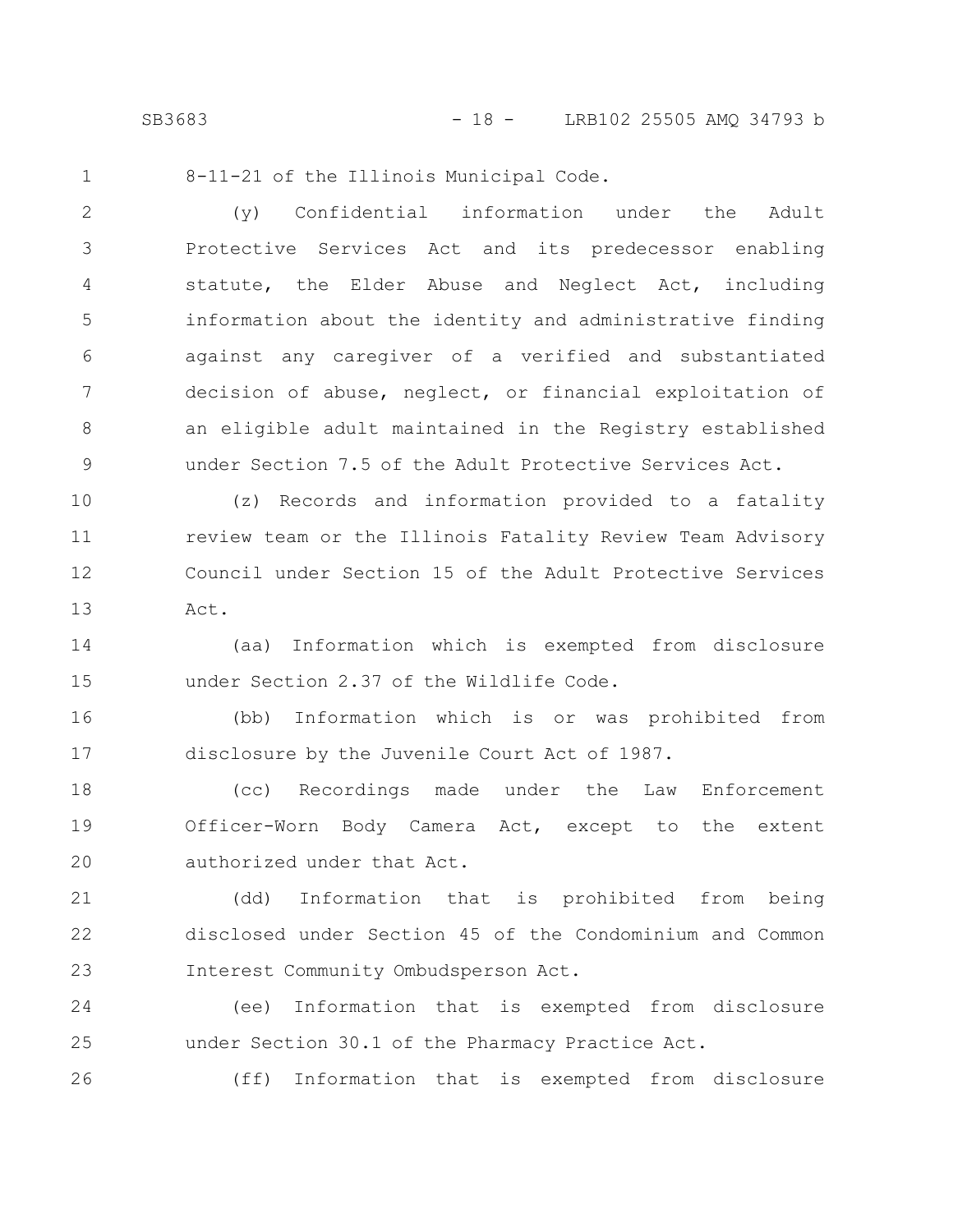under the Revised Uniform Unclaimed Property Act.

(gg) Information that is prohibited from being disclosed under Section 7-603.5 of the Illinois Vehicle Code. 2 3 4

(hh) Records that are exempt from disclosure under Section 1A-16.7 of the Election Code. 5 6

(ii) Information which is exempted from disclosure under Section 2505-800 of the Department of Revenue Law of the Civil Administrative Code of Illinois. 7 8 9

(jj) Information and reports that are required to be submitted to the Department of Labor by registering day and temporary labor service agencies but are exempt from disclosure under subsection (a-1) of Section 45 of the Day and Temporary Labor Services Act. 10 11 12 13 14

(kk) Information prohibited from disclosure under the Seizure and Forfeiture Reporting Act. 15 16

(ll) Information the disclosure of which is restricted and exempted under Section 5-30.8 of the Illinois Public Aid Code. 17 18 19

(mm) Records that are exempt from disclosure under Section 4.2 of the Crime Victims Compensation Act. 20 21

(nn) Information that is exempt from disclosure under Section 70 of the Higher Education Student Assistance Act. 22 23

(oo) Communications, notes, records, and reports arising out of a peer support counseling session prohibited from disclosure under the First Responders 24 25 26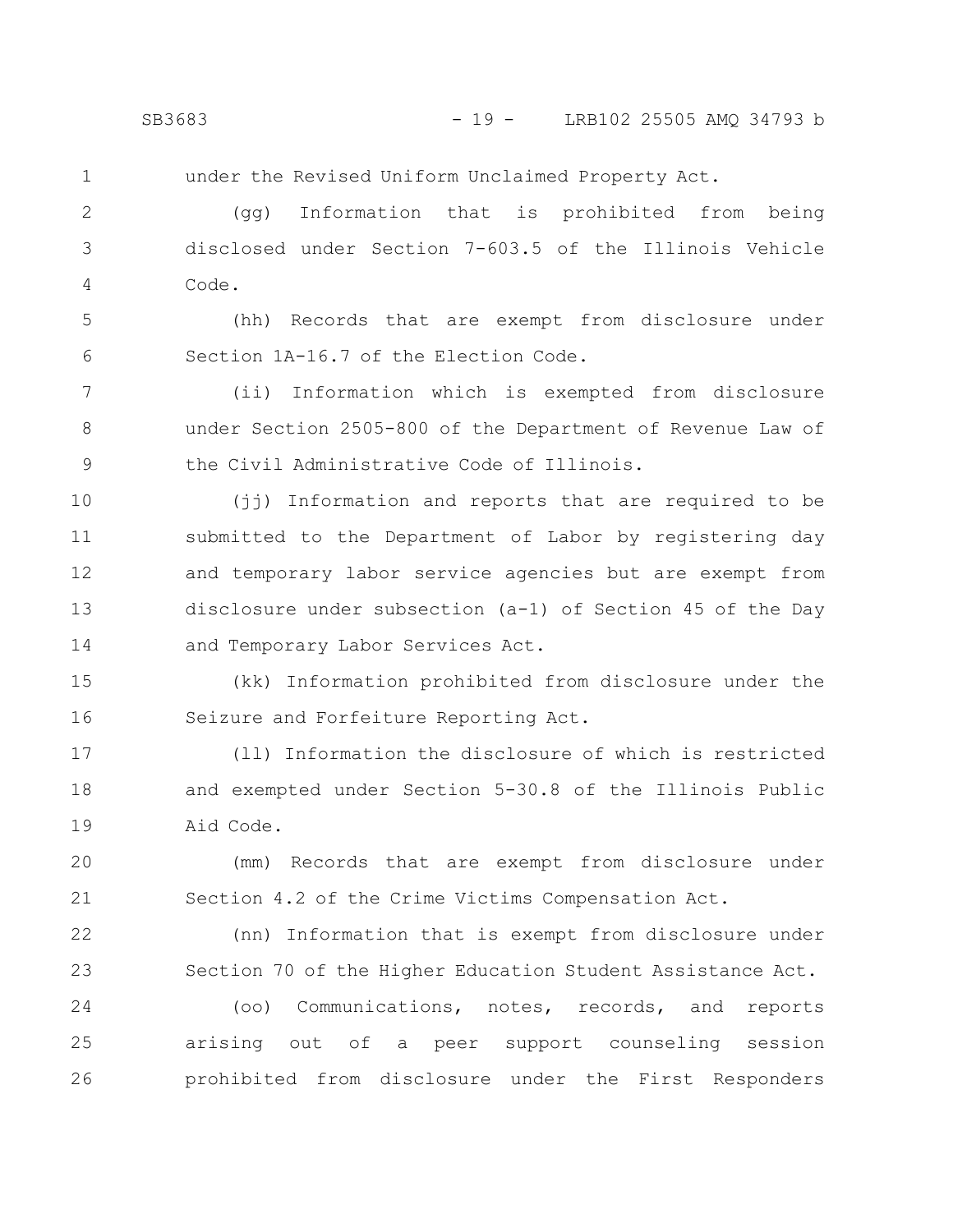Suicide Prevention Act. 1

(pp) Names and all identifying information relating to an employee of an emergency services provider or law enforcement agency under the First Responders Suicide Prevention Act. 2 3 4 5

(qq) Information and records held by the Department of Public Health and its authorized representatives collected under the Reproductive Health Act. 6 7 8

(rr) Information that is exempt from disclosure under the Cannabis Regulation and Tax Act. 9 10

(ss) Data reported by an employer to the Department of Human Rights pursuant to Section 2-108 of the Illinois Human Rights Act. 11 12 13

(tt) Recordings made under the Children's Advocacy Center Act, except to the extent authorized under that Act. 14 15 16

(uu) Information that is exempt from disclosure under Section 50 of the Sexual Assault Evidence Submission Act. 17 18

(vv) Information that is exempt from disclosure under subsections (f) and (j) of Section 5-36 of the Illinois Public Aid Code. 19 20 21

(ww) Information that is exempt from disclosure under Section 16.8 of the State Treasurer Act. 22 23

(xx) Information that is exempt from disclosure or information that shall not be made public under the Illinois Insurance Code. 24 25 26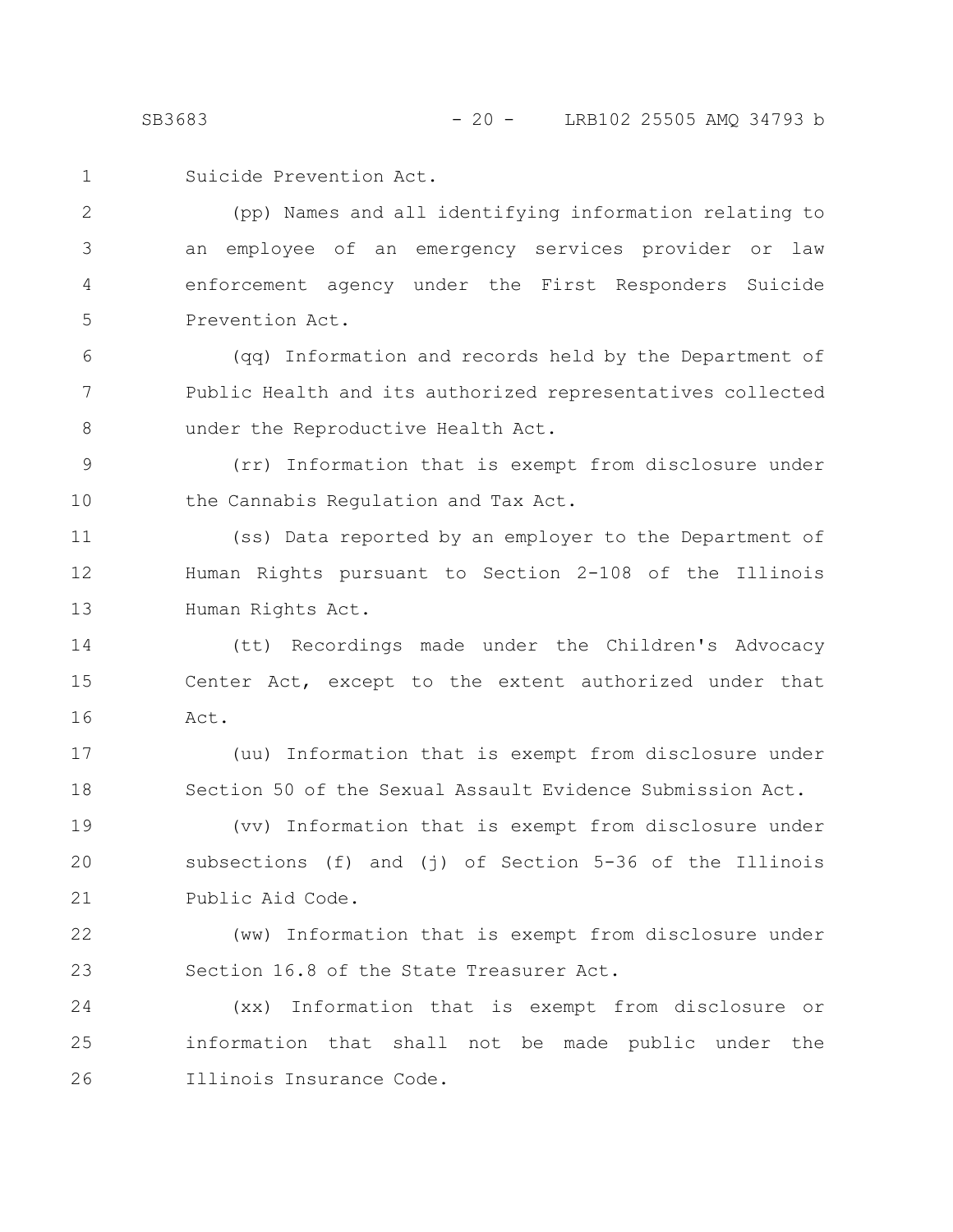- (yy) Information prohibited from being disclosed under the Illinois Educational Labor Relations Act. 1 2
- (zz) Information prohibited from being disclosed under the Illinois Public Labor Relations Act. 3 4
- (aaa) Information prohibited from being disclosed under Section 1-167 of the Illinois Pension Code. 5 6
- (bbb)  $\{eee\}$  Information that is prohibited from disclosure by the Illinois Police Training Act and the Illinois State Police Act. 7 8 9
- (ccc) (ddd) Records exempt from disclosure under Section 2605-304 of the Illinois Department of State Police Law of the Civil Administrative Code of Illinois. 10 11 12
- (ddd) <del>(bbb)</del> Information prohibited from being disclosed under Section 35 of the Address Confidentiality for Victims of Domestic Violence, Sexual Assault, Human Trafficking, or Stalking Act. 13 14 15 16
- (eee) (ddd) Information prohibited from being disclosed under subsection (b) of Section 75 of the Domestic Violence Fatality Review Act. 17 18 19
- (fff) Information prohibited from being disclosed under subsection (b) of Section 35 of the Illinois Broadband Deployment, Equity, Access, and Affordability Act of 2022. 20 21 22 23
- (Source: P.A. 101-13, eff. 6-12-19; 101-27, eff. 6-25-19; 101-81, eff. 7-12-19; 101-221, eff. 1-1-20; 101-236, eff. 1-1-20; 101-375, eff. 8-16-19; 101-377, eff. 8-16-19; 101-452, 24 25 26